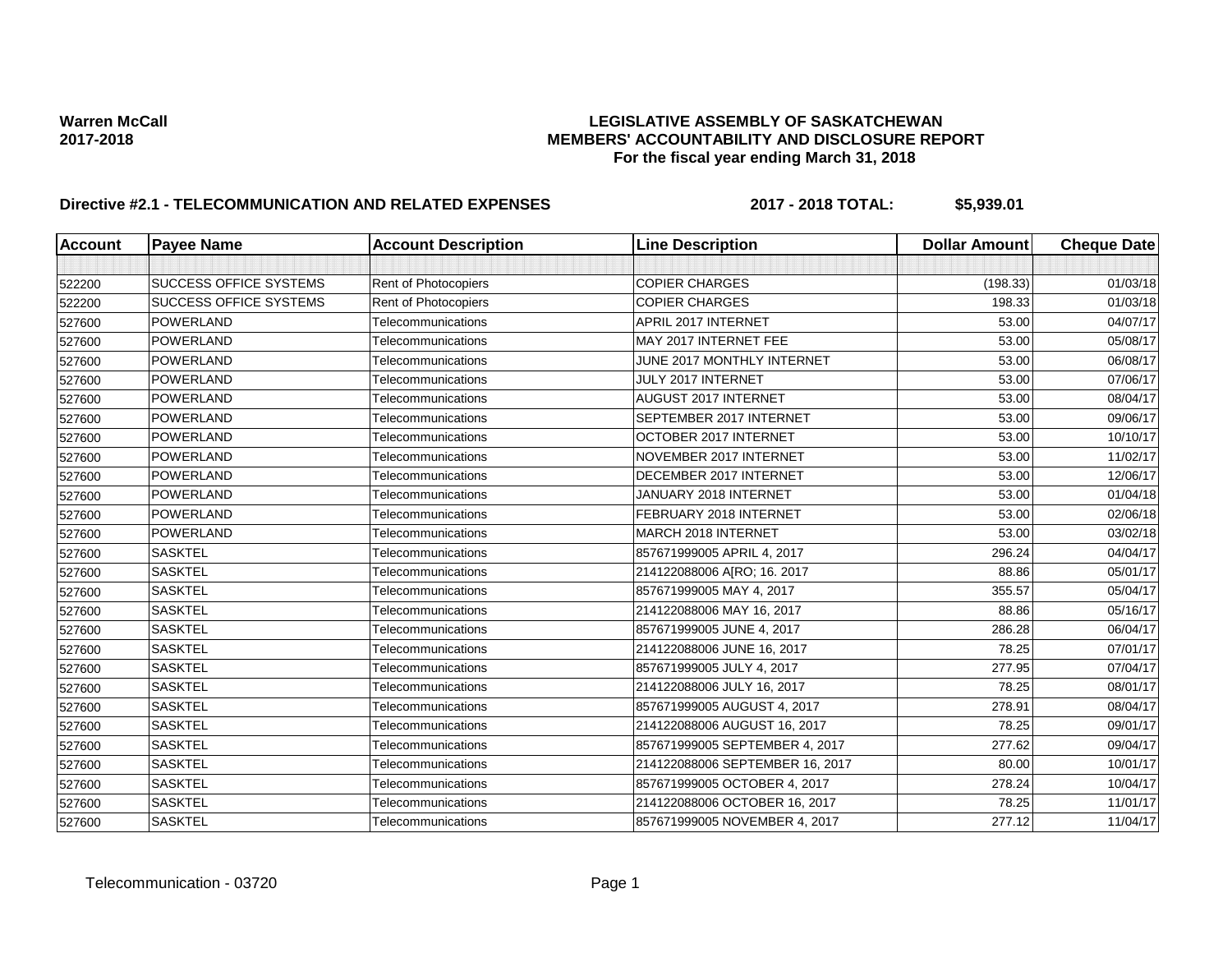## Warren McCall<br>LEGISLATIVE ASSEMBLY OF SASKATCHEWAN<br>MEMBERS' ACCOUNTABILITY AND DISCLOSURE REF **2017-2018 MEMBERS' ACCOUNTABILITY AND DISCLOSURE REPORT For the fiscal year ending March 31, 2018**

# **Directive #2.1 - TELECOMMUNICATION AND RELATED EXPENSES 2017 - 2018 TOTAL: \$5,939.01**

| <b>Account</b> | <b>Payee Name</b> | <b>Account Description</b>           | <b>Line Description</b>          | <b>Dollar Amount</b> | <b>Cheque Date</b> |
|----------------|-------------------|--------------------------------------|----------------------------------|----------------------|--------------------|
|                |                   |                                      |                                  |                      |                    |
| 527600         | <b>SASKTEL</b>    | Telecommunications                   | 214122088006 NOVEMBER 16, 2017   | 78.25                | 11/16/17           |
| 527600         | <b>SASKTEL</b>    | Telecommunications                   | 857671999005 DECEMBER 4, 2017    | 279.97               | 12/04/17           |
| 527600         | <b>SASKTEL</b>    | Telecommunications                   | 214122088006 DECEMBER 16, 2017   | 100.12               | 01/01/18           |
| 527600         | <b>SASKTEL</b>    | Telecommunications                   | 8576719-5 JAN/18                 | 280.22               | 01/18/18           |
| 527600         | <b>SASKTEL</b>    | Telecommunications                   | 214122088006 JANUARY 16, 2018    | 82.09                | 02/01/18           |
| 527600         | <b>SASKTEL</b>    | Telecommunications                   | 857671999005 FEBRUARY 4, 2018    | 282.10               | 02/04/18           |
| 527600         | <b>SASKTEL</b>    | Telecommunications                   | 214122088006 FEBRUARY 16, 2018   | 84.30                | 03/01/18           |
| 527600         | <b>SASKTEL</b>    | Telecommunications                   | 857671999005 MARCH 4, 2018       | 280.88               | 03/04/18           |
| 527600         | <b>SASKTEL</b>    | Telecommunications                   | 21412206800603163 MARCH 16, 2018 | 78.59                | 03/16/18           |
| 527600         | <b>SASKTEL</b>    | Telecommunications                   | RTV - WARREN MCCALL PERSONAL USE | (100.00)             | 03/23/18           |
| 530600         | <b>SASKTEL</b>    | Placement - Tender Ads               | 857671999005 APRIL 4, 2017       | 72.40                | 04/04/17           |
| 530600         | <b>SASKTEL</b>    | <b>Placement - Tender Ads</b>        | 857671999005 MAY 4, 2017         | 72.40                | 05/04/17           |
| 530600         | <b>SASKTEL</b>    | <b>Placement - Tender Ads</b>        | 857671999005 JUNE 4, 2017        | 72.40                | 06/04/17           |
| 530600         | <b>SASKTEL</b>    | <b>Placement - Tender Ads</b>        | 857671999005 JULY 4, 2017        | 72.40                | 07/04/17           |
| 530600         | <b>SASKTEL</b>    | <b>Placement - Tender Ads</b>        | 857671999005 AUGUST 4, 2017      | 72.40                | 08/04/17           |
| 530600         | <b>SASKTEL</b>    | <b>Placement - Tender Ads</b>        | 857671999005 SEPTEMBER 4, 2017   | 72.40                | 09/04/17           |
| 530600         | <b>SASKTEL</b>    | <b>Placement - Tender Ads</b>        | 857671999005 OCTOBER 4, 2017     | 72.40                | 10/04/17           |
| 530600         | <b>SASKTEL</b>    | <b>Placement - Tender Ads</b>        | 857671999005 NOVEMBER 4, 2017    | 72.40                | 11/04/17           |
| 530600         | <b>SASKTEL</b>    | <b>Placement - Tender Ads</b>        | 857671999005 DECEMBER 4, 2017    | 72.40                | 12/04/17           |
| 530600         | <b>SASKTEL</b>    | <b>Placement - Tender Ads</b>        | 8576719-5 JAN/18                 | 72.40                | 01/18/18           |
| 530600         | <b>SASKTEL</b>    | <b>Placement - Tender Ads</b>        | 857671999005 FEBRUARY 4, 2018    | 72.40                | 02/04/18           |
| 530600         | <b>SASKTEL</b>    | <b>Placement - Tender Ads</b>        | 857671999005 MARCH 4, 2018       | 72.40                | 03/04/18           |
| 565200         | <b>SASKTEL</b>    | Office Furniture and Equipment - Exp | 942213799002 JULY 4, 2017        | 89.04                | 07/04/17           |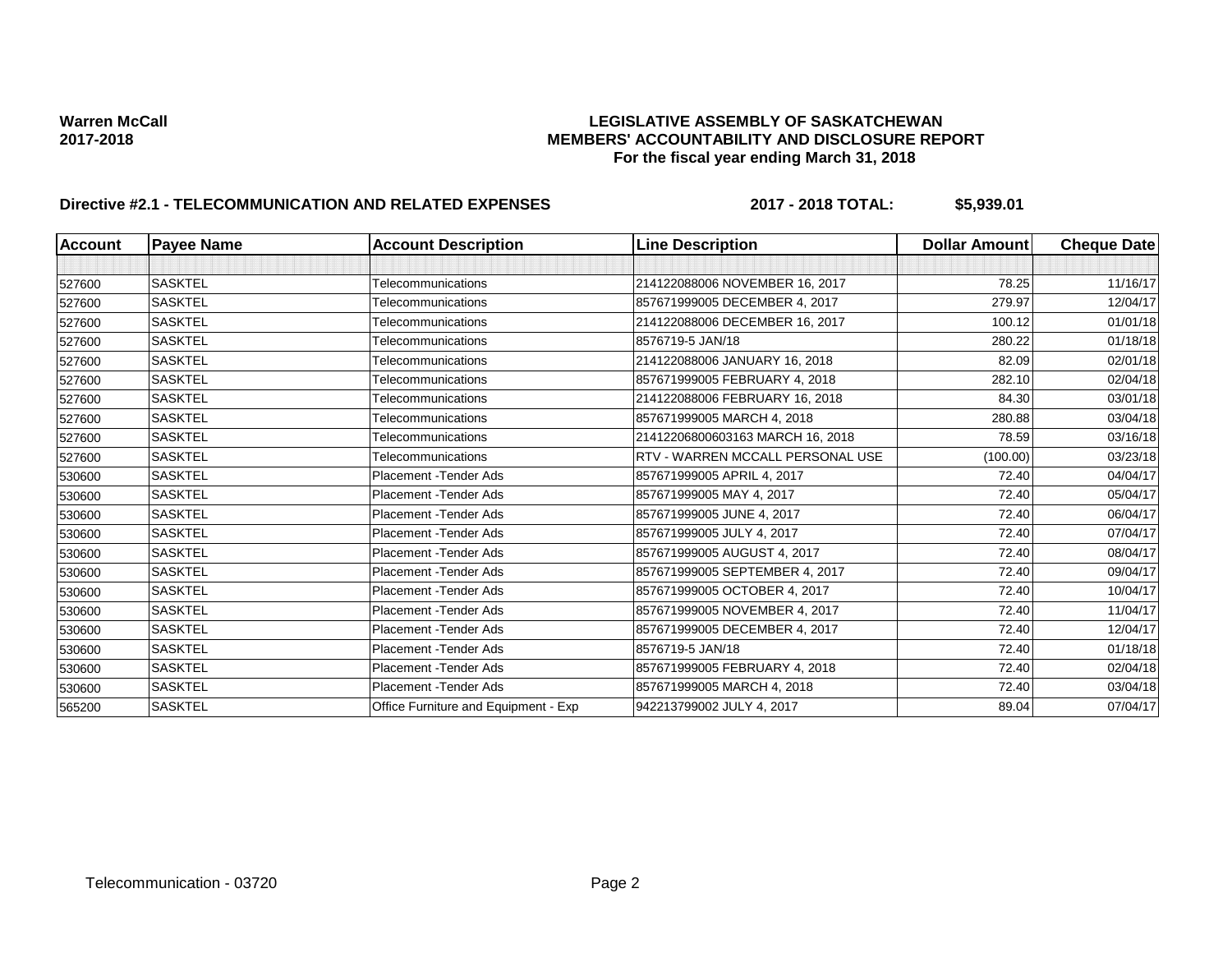## **LEGISLATIVE ASSEMBLY OF SASKATCHEWAN MEMBERS' ACCOUNTABILITY AND DISCLOSURE REPORT For the fiscal year ending March 31, 2018**

# **Directive #3.1 - MLA TRAVEL AND LIVING EXPENSES 2017 - 2018 TOTAL: \$14,981.23**

| Account | <b>Payee Name</b> | <b>Account Description</b>  | <b>Line Description</b>                      | Dollar Amount | <b>Cheque Date</b> |
|---------|-------------------|-----------------------------|----------------------------------------------|---------------|--------------------|
|         |                   |                             |                                              |               |                    |
| 541900  | MCCALL, WARREN G. | <b>Elected Rep - Travel</b> | MLA TRAVEL APRIL 1 - 5, 2017                 | 291.81        | 04/06/17           |
| 541900  | MCCALL, WARREN G. | <b>Elected Rep - Travel</b> | MLA TRAVEL APRIL 6 - 28, 2017                | 866.84        | 05/04/17           |
| 541900  | MCCALL, WARREN G. | <b>Elected Rep - Travel</b> | MLA TRAVEL MAY 1 - 17, 2017                  | 799.02        | 05/18/17           |
| 541900  | MCCALL, WARREN G. | <b>Elected Rep - Travel</b> | MLA TRAVEL JUNE 7 - 13, 2017                 | 202.08        | 06/14/17           |
| 541900  | MCCALL, WARREN G. | <b>Elected Rep - Travel</b> | MLA TRAVEL MAY 18 - JUNE 6, 2017             | 859.87        | 06/14/17           |
| 541900  | MCCALL, WARREN G. | Elected Rep - Travel        | MLA TRAVEL JUN 14-JUL 12, 2017               | 1,039.89      | 09/06/17           |
| 541900  | MCCALL, WARREN G. | Elected Rep - Travel        | MLA TRAVEL JUL 17-AUG 28, 2017               | 842.31        | 09/06/17           |
| 541900  | MCCALL, WARREN G. | <b>Elected Rep - Travel</b> | MLA TRAVEL AUGUST 29 - SEPTEMBER<br>14, 2017 | 856.01        | 09/18/17           |
|         |                   |                             | MLA TRAVEL SEPTEMBER 15 - OCTOBER            |               |                    |
| 541900  | MCCALL, WARREN G. | <b>Elected Rep - Travel</b> | 11, 2017                                     | 1,165.69      | 10/13/17           |
| 541900  | MCCALL, WARREN G. | <b>Elected Rep - Travel</b> | MLA TRAVEL OCTOBER 12 - 25, 2017             | 1,110.73      | 10/27/17           |
| 541900  | MCCALL, WARREN G. | <b>Elected Rep - Travel</b> | MLA TRAVEL OCTOBER 26 - 31, 2017             | 574.78        | 11/01/17           |
| 541900  | MCCALL, WARREN G. | <b>Elected Rep - Travel</b> | MLA TRAVEL NOVEMBER 1 - 20, 2017             | 1,421.65      | 11/21/17           |
| 541900  | MCCALL, WARREN G. | <b>Elected Rep - Travel</b> | MLA TRAVEL NOVEMBER 20 - DECEMBER<br>8, 2017 | 1,072.99      | 12/14/17           |
| 541900  | MCCALL, WARREN G. | <b>Elected Rep - Travel</b> | MLA TRAVEL FEBRUARY 22 - MARCH 2.<br>2018    | 422.61        | 03/02/18           |
| 541900  | MCCALL, WARREN G. | <b>Elected Rep - Travel</b> | MLA TRAVEL DECEMBER 11 - JANUARY 9,<br>2018  | 1,023.23      | 03/02/18           |
| 541900  | MCCALL, WARREN G. | Elected Rep - Travel        | MLA TRAVEL JANUARY 10 - FEBRUARY 21.<br>2018 | 1,042.23      | 03/02/18           |
| 541900  | MCCALL, WARREN G. | Elected Rep - Travel        | MLA TRAVEL MARCH 3 - 15, 2018                | 572.54        | 03/19/18           |
| 541900  | MCCALL, WARREN G. | Elected Rep - Travel        | MLA TRAVEL MARCH 16 - 22, 2018               | 462.75        | 03/23/18           |
| 541900  | MCCALL, WARREN G. | <b>Elected Rep - Travel</b> | <b>MLA TRAVEL MARCH 23 - 29, 2018</b>        | 354.20        | 03/31/18           |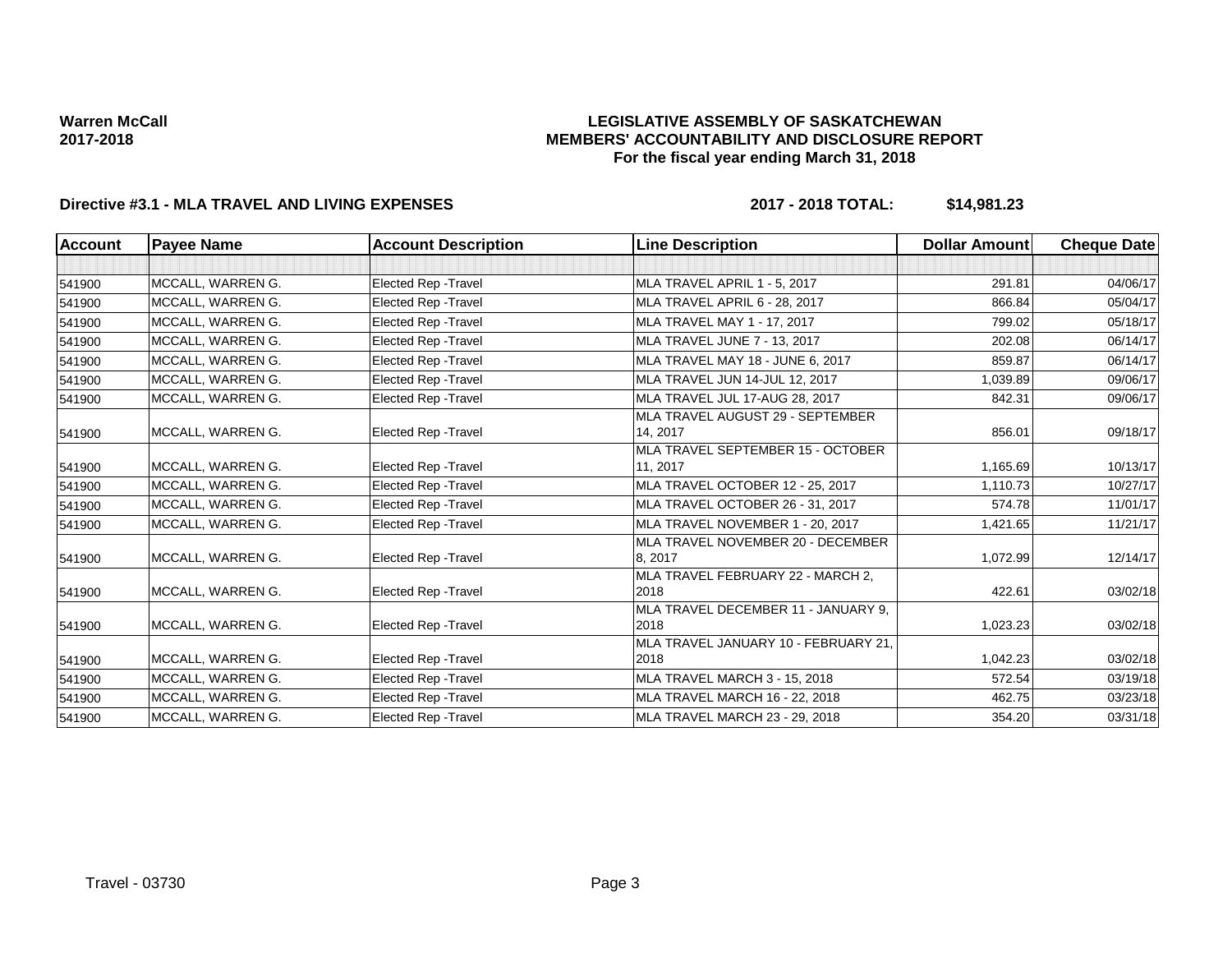# **LEGISLATIVE ASSEMBLY OF SASKATCHEWAN MEMBERS' ACCOUNTABILITY AND DISCLOSURE REPORT For the fiscal year ending March 31, 2018**

| <b>Account</b> | <b>Payee Name</b>             | <b>Account Description</b>                | <b>Line Description</b>        | <b>Dollar Amount</b> | <b>Cheque Date</b> |
|----------------|-------------------------------|-------------------------------------------|--------------------------------|----------------------|--------------------|
|                |                               |                                           |                                |                      |                    |
| 521372         | MICHAEL BELL PHOTOGRAPHY      | Photographer's Services                   | PHOTOGRAPHIC SERVICES          | 106.00               | 11/11/17           |
| 522000         | <b>RANCH EHRLO SOCIETY</b>    | Rent of Ground, Buildings and Other Space | APRIL 2017 MLA OFFICE RENT     | 1,400.00             | 04/01/17           |
| 522000         | <b>RANCH EHRLO SOCIETY</b>    | Rent of Ground, Buildings and Other Space | MAY 2017 MLA OFFICE RENT       | 1,435.00             | 05/01/17           |
| 522000         | RANCH EHRLO SOCIETY           | Rent of Ground, Buildings and Other Space | JUNE 2017 MLA OFFICE RENT      | 1,435.00             | 06/01/17           |
| 522000         | <b>RANCH EHRLO SOCIETY</b>    | Rent of Ground, Buildings and Other Space | JULY 2017 MLA OFFICE RENT      | 1,435.00             | 07/01/17           |
| 522000         | <b>RANCH EHRLO SOCIETY</b>    | Rent of Ground, Buildings and Other Space | AUGUST 2017 MLA OFFICE RENT    | 1,435.00             | 07/11/17           |
| 522000         | <b>RANCH EHRLO SOCIETY</b>    | Rent of Ground, Buildings and Other Space | SEPTEMBER 2017 MLA OFFICE RENT | 1,435.00             | 08/14/17           |
| 522000         | <b>RANCH EHRLO SOCIETY</b>    | Rent of Ground, Buildings and Other Space | OCTOBER 2017 MLA OFFICE RENT   | 1,435.00             | 09/15/17           |
| 522000         | <b>RANCH EHRLO SOCIETY</b>    | Rent of Ground, Buildings and Other Space | NOVEMBER 2017 MLA OFFICE RENT  | 1,435.00             | 11/01/17           |
| 522000         | <b>RANCH EHRLO SOCIETY</b>    | Rent of Ground, Buildings and Other Space | DECEMBER 2017 MLA OFFICE RENT  | 1,435.00             | 11/10/17           |
| 522000         | <b>RANCH EHRLO SOCIETY</b>    | Rent of Ground, Buildings and Other Space | JANUARY 2018 MLA OFFICE RENT   | 1,435.00             | 01/01/18           |
| 522000         | <b>RANCH EHRLO SOCIETY</b>    | Rent of Ground, Buildings and Other Space | FEBRUARY 2018 MLA OFFICE RENT  | 1,435.00             | 01/11/18           |
| 522000         | <b>RANCH EHRLO SOCIETY</b>    | Rent of Ground, Buildings and Other Space | MARCH 2018 MLA OFFICE RENT     | 1,435.00             | 02/15/18           |
| 522200         | <b>SUCCESS OFFICE SYSTEMS</b> | Rent of Photocopiers                      | <b>COPIER CHARGES</b>          | 298.09               | 04/01/17           |
| 522200         | <b>SUCCESS OFFICE SYSTEMS</b> | Rent of Photocopiers                      | <b>COPIER CHARGES</b>          | 242.67               | 05/02/17           |
| 522200         | <b>SUCCESS OFFICE SYSTEMS</b> | Rent of Photocopiers                      | <b>COPIER CHARGES</b>          | 238.63               | 06/05/17           |
| 522200         | <b>SUCCESS OFFICE SYSTEMS</b> | Rent of Photocopiers                      | <b>COPIER CHARGES</b>          | 200.55               | 07/20/17           |
| 522200         | <b>SUCCESS OFFICE SYSTEMS</b> | Rent of Photocopiers                      | <b>COPIER CHARGES</b>          | 194.96               | 08/01/17           |
| 522200         | <b>SUCCESS OFFICE SYSTEMS</b> | Rent of Photocopiers                      | <b>COPIER CHARGES</b>          | 197.04               | 09/01/17           |
| 522200         | <b>SUCCESS OFFICE SYSTEMS</b> | Rent of Photocopiers                      | <b>COPIER CHARGES</b>          | 200.27               | 10/03/17           |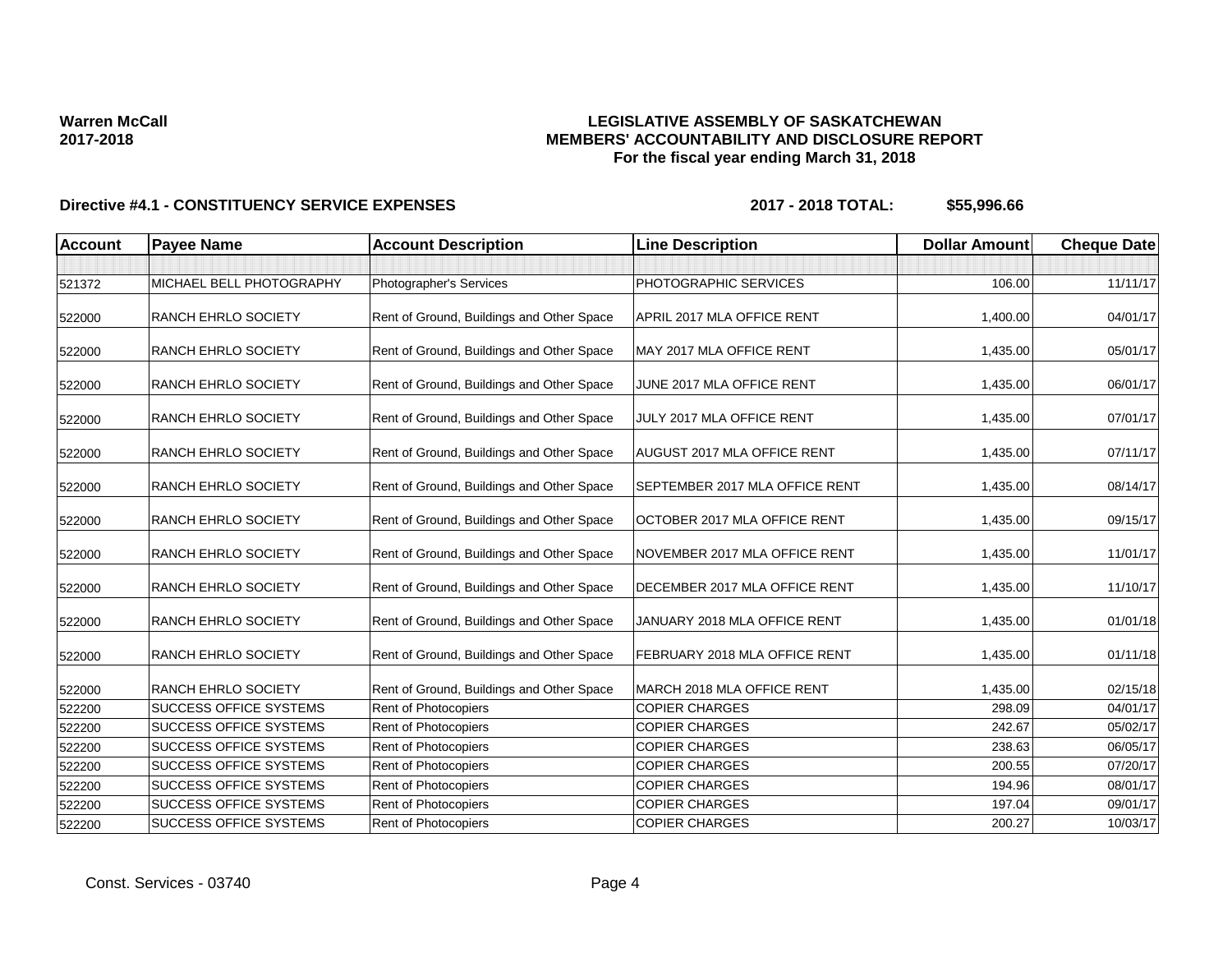## **LEGISLATIVE ASSEMBLY OF SASKATCHEWAN MEMBERS' ACCOUNTABILITY AND DISCLOSURE REPORT For the fiscal year ending March 31, 2018**

| Account | <b>Payee Name</b>                                   | <b>Account Description</b>           | <b>Line Description</b>            | <b>Dollar Amount</b> | <b>Cheque Date</b> |
|---------|-----------------------------------------------------|--------------------------------------|------------------------------------|----------------------|--------------------|
|         |                                                     |                                      |                                    |                      |                    |
| 522200  | <b>SUCCESS OFFICE SYSTEMS</b>                       | Rent of Photocopiers                 | <b>COPIER CHARGES</b>              | 196.49               | 11/01/17           |
| 522200  | <b>SUCCESS OFFICE SYSTEMS</b>                       | <b>Rent of Photocopiers</b>          | <b>COPIER CHARGES</b>              | 206.80               | 12/01/17           |
| 522200  | <b>SUCCESS OFFICE SYSTEMS</b>                       | Rent of Photocopiers                 | <b>COPIER CHARGES</b>              | 198.33               | 01/03/18           |
| 522200  | <b>SUCCESS OFFICE SYSTEMS</b>                       | <b>Rent of Photocopiers</b>          | <b>COPIER CHARGES</b>              | 200.69               | 02/01/18           |
| 522200  | <b>SUCCESS OFFICE SYSTEMS</b>                       | Rent of Photocopiers                 | <b>COPIER CHARGES</b>              | 201.92               | 03/01/18           |
| 522500  | SMITHS' AGENCY (REGINA) LTD.                        | <b>Insurance Premiums</b>            | SGI INSURANCE POLICY#C70034664-3   | 538.00               | 04/01/17           |
| 525000  | CANADA POST CORPORATION                             | Postal, Courier, Freight and Related | <b>POSTAGE</b>                     | 2,500.00             | 03/26/18           |
| 525000  | MINISTER OF FINANCE-MINISTRY<br>OF CENTRAL SERVICES | Postal, Courier, Freight and Related | APRIL 2017 MAIL SERVICES           | 40.97                | 06/09/17           |
| 525000  | MINISTER OF FINANCE-MINISTRY<br>OF CENTRAL SERVICES | Postal, Courier, Freight and Related | MAY 2017 MAIL SERVICES             | 40.97                | 07/05/17           |
| 525000  | MINISTER OF FINANCE-MINISTRY<br>OF CENTRAL SERVICES | Postal, Courier, Freight and Related | JUNE 2017 MAIL SERVICES            | 41.00                | 07/20/17           |
| 525000  | MINISTER OF FINANCE-MINISTRY<br>OF CENTRAL SERVICES | Postal, Courier, Freight and Related | JULY 2017 MAIL SERVICES            | 42.05                | 09/12/17           |
| 525000  | MINISTER OF FINANCE-MINISTRY<br>OF CENTRAL SERVICES | Postal, Courier, Freight and Related | <b>AUGUST 2017 MAIL SERVICES</b>   | 42.05                | 10/01/17           |
| 525000  | MINISTER OF FINANCE-MINISTRY<br>OF CENTRAL SERVICES | Postal, Courier, Freight and Related | PHOTOCOPIER SERVICE FEE 2017/18    | 100.00               | 11/14/17           |
| 525000  | MINISTER OF FINANCE-MINISTRY<br>OF CENTRAL SERVICES | Postal, Courier, Freight and Related | SEPTEMBER 2017 MAIL SERVICES       | 42.09                | 11/15/17           |
| 525000  | MINISTER OF FINANCE-MINISTRY<br>OF CENTRAL SERVICES | Postal, Courier, Freight and Related | OCTOBER 2017 MAIL SERVICES         | 42.09                | 12/01/17           |
| 525000  | MINISTER OF FINANCE-MINISTRY<br>OF CENTRAL SERVICES | Postal, Courier, Freight and Related | NOVEMBER 2017 MAIL SERVICES        | 42.09                | 01/01/18           |
| 525000  | MINISTER OF FINANCE-MINISTRY<br>OF CENTRAL SERVICES | Postal, Courier, Freight and Related | DECEMBER 2017 MAIL SERVICES        | 42.09                | 02/01/18           |
| 525000  | MINISTER OF FINANCE-MINISTRY<br>OF CENTRAL SERVICES | Postal, Courier, Freight and Related | JANUARY 2018 MAIL SERVICES         | 1,975.84             | 03/08/18           |
| 525000  | MINISTER OF FINANCE-MINISTRY<br>OF CENTRAL SERVICES | Postal, Courier, Freight and Related | <b>FEBRUARY 2018 MAIL SERVICES</b> | 42.13                | 03/22/18           |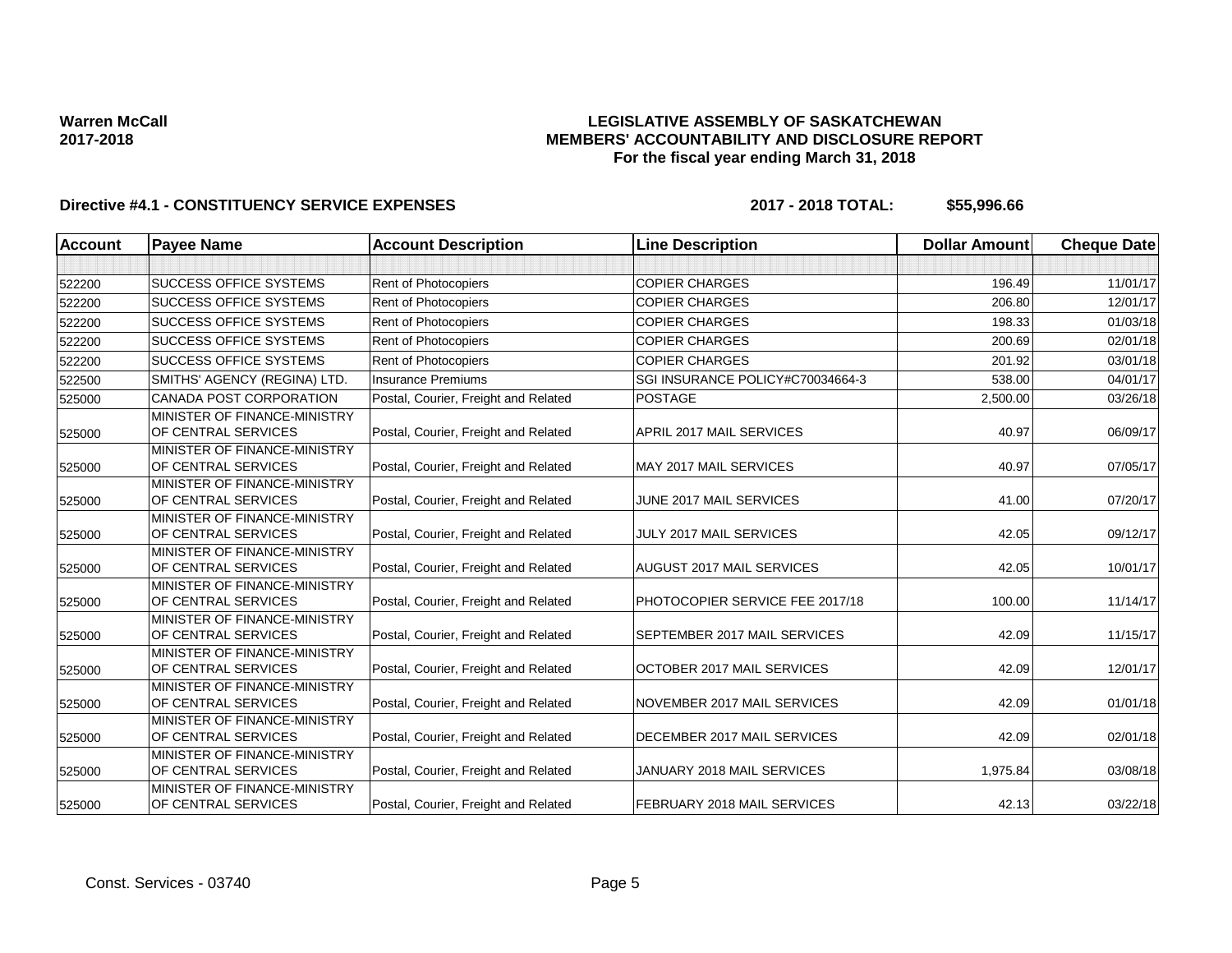## **LEGISLATIVE ASSEMBLY OF SASKATCHEWAN MEMBERS' ACCOUNTABILITY AND DISCLOSURE REPORT For the fiscal year ending March 31, 2018**

| <b>Account</b> | <b>Payee Name</b>                                              | <b>Account Description</b>              | <b>Line Description</b>         | <b>Dollar Amount</b> | <b>Cheque Date</b> |
|----------------|----------------------------------------------------------------|-----------------------------------------|---------------------------------|----------------------|--------------------|
|                |                                                                |                                         |                                 |                      |                    |
|                | MINISTER OF FINANCE-MINISTRY                                   |                                         |                                 |                      |                    |
| 525000         | OF CENTRAL SERVICES                                            | Postal, Courier, Freight and Related    | MARCH 2018 MAIL SERVICES        | 42.11                | 03/31/18           |
| 525000         | <b>STAPLES BUSINESS DEPOT</b>                                  | Postal, Courier, Freight and Related    | OFFICE SUPPLIES/POSTAGE         | 9.00                 | 08/01/17           |
| 525000         | <b>STAPLES BUSINESS DEPOT</b>                                  | Postal, Courier, Freight and Related    | OFFICE SUPPLIES/POSTAGE         | 450.49               | 03/01/18           |
| 528000         | NETFORE SYSTEMS INC.                                           | <b>Support Services</b>                 | SOFTWARE LICENSING AGREEMENT    | 3,180.00             | 07/01/17           |
| 528000         | NETFORE SYSTEMS INC.                                           | <b>Support Services</b>                 | RTV - PST ON SOFTWARE LICENSING | (180.00)             | 09/14/17           |
| 528000         | <b>POWERLAND</b>                                               | <b>Support Services</b>                 | <b>TECHNICAL SERVICE</b>        | 298.40               | 03/29/18           |
| 529000         | <b>CROWN SHRED &amp; RECYCLING</b>                             | <b>General Contractual Services</b>     | <b>RECYCLING</b>                | 36.00                | 07/01/17           |
| 529000         | <b>CROWN SHRED &amp; RECYCLING</b>                             | <b>General Contractual Services</b>     | <b>RECYCLING</b>                | 44.00                | 01/01/18           |
|                | <b>PATTISON OUTDOOR</b><br>ADVERTISING LTD.                    | <b>Communications Development Costs</b> | ADVERTISING MAINTENANCE         | 344.50               | 04/03/17           |
| 530000         | <b>PATTISON OUTDOOR</b>                                        |                                         |                                 |                      |                    |
| 530000         | ADVERTISING LTD.                                               | <b>Communications Development Costs</b> | PRODUCTION FEE                  | 344.50               | 07/03/17           |
|                | PATTISON OUTDOOR                                               |                                         |                                 |                      |                    |
| 530000         | ADVERTISING LTD.                                               | <b>Communications Development Costs</b> | ADVERTISING PRODUCTION FEE      | 344.50               | 10/02/17           |
|                | PATTISON OUTDOOR                                               |                                         |                                 |                      |                    |
| 530000         | ADVERTISING LTD.                                               | <b>Communications Development Costs</b> | <b>SIGN MAINTENANCE</b>         | 344.50               | 01/01/18           |
| 530000         | RIGHT BRAIN CREATIVE SERVICES Communications Development Costs |                                         | <b>CALENDAR DESIGN</b>          | 200.00               | 12/14/17           |
|                | <b>CATHEDRAL AREA COMMUNITY</b>                                |                                         |                                 |                      |                    |
| 530500         | <b>ASSOC</b>                                                   | Media Placement                         | <b>ADVERTISING</b>              | 150.00               | 06/05/17           |
| 530500         | CATHEDRAL AREA COMMUNITY<br><b>ASSOC</b>                       | <b>Media Placement</b>                  | <b>ADVERTISING</b>              | 150.00               | 07/04/17           |
|                | CATHEDRAL AREA COMMUNITY                                       |                                         |                                 |                      |                    |
| 530500         | <b>ASSOC</b>                                                   | Media Placement                         | <b>ADVERTISING</b>              | 150.00               | 09/05/17           |
|                | CATHEDRAL AREA COMMUNITY                                       |                                         |                                 |                      |                    |
| 530500         | <b>ASSOC</b>                                                   | Media Placement                         | <b>ADVERTISING</b>              | 150.00               | 11/01/17           |
|                | CATHEDRAL AREA COMMUNITY                                       |                                         |                                 |                      |                    |
| 530500         | <b>ASSOC</b>                                                   | Media Placement                         | <b>ADVERTISING</b>              | 150.00               | 02/01/18           |
| 530500         | CATHEDRAL AREA COMMUNITY<br><b>ASSOC</b>                       | <b>Media Placement</b>                  | <b>ADVERTISING</b>              | 150.00               | 03/01/18           |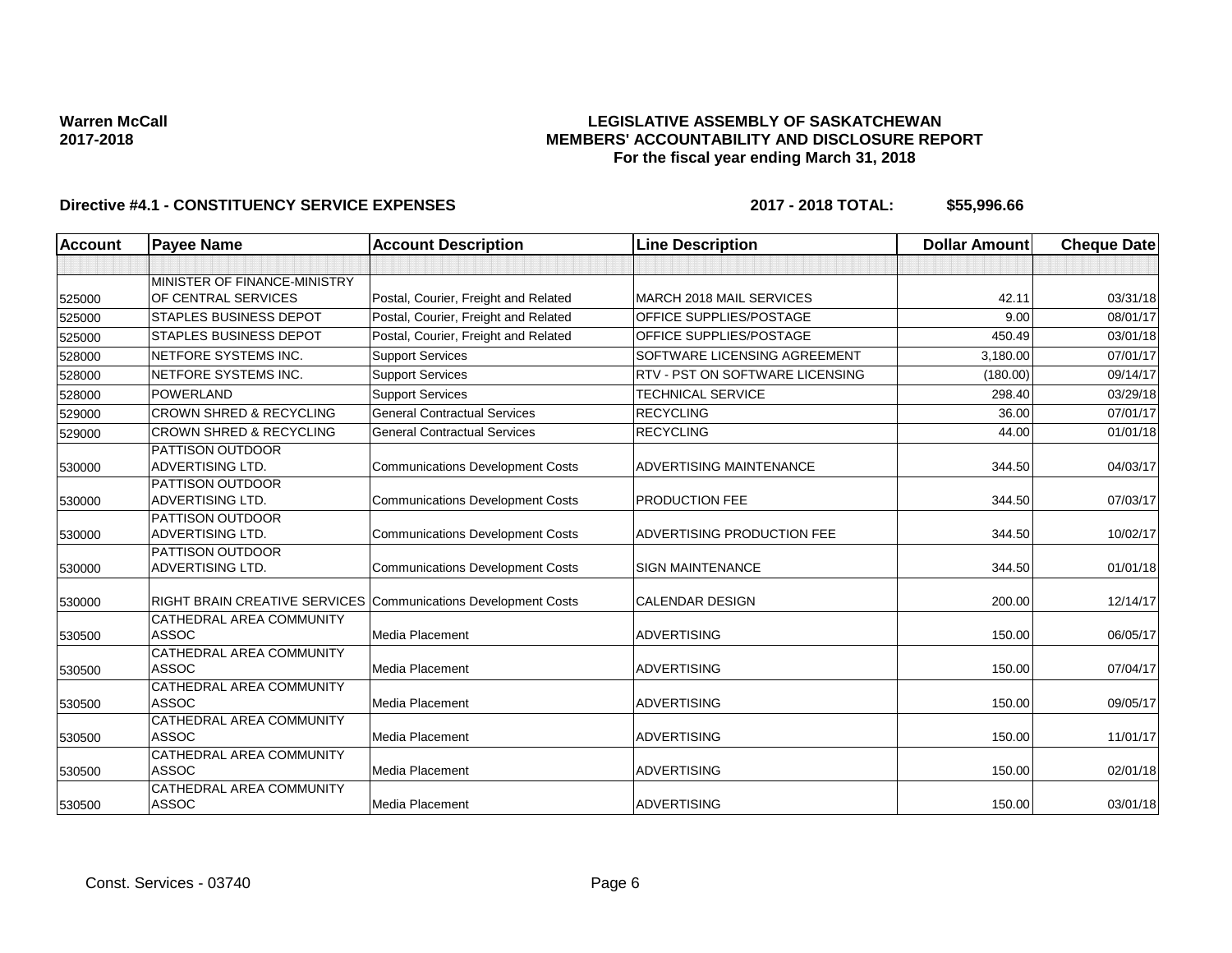## **LEGISLATIVE ASSEMBLY OF SASKATCHEWAN MEMBERS' ACCOUNTABILITY AND DISCLOSURE REPORT For the fiscal year ending March 31, 2018**

| <b>Account</b> | <b>Payee Name</b>       | <b>Account Description</b> | <b>Line Description</b> | <b>Dollar Amount</b> | <b>Cheque Date</b> |
|----------------|-------------------------|----------------------------|-------------------------|----------------------|--------------------|
|                |                         |                            |                         |                      |                    |
|                | NORTH CENTRAL COMMUNITY |                            |                         |                      |                    |
| 530500         | <b>ASSOCIATION</b>      | <b>Media Placement</b>     | <b>ADVERTISING</b>      | 300.00               | 05/01/17           |
|                | NORTH CENTRAL COMMUNITY |                            |                         |                      |                    |
| 530500         | <b>ASSOCIATION</b>      | Media Placement            | <b>ADVERTISING</b>      | 85.00                | 05/01/17           |
|                | NORTH CENTRAL COMMUNITY |                            |                         |                      |                    |
| 530500         | <b>ASSOCIATION</b>      | Media Placement            | <b>ADVERTISING</b>      | 85.00                | 07/01/17           |
|                | NORTH CENTRAL COMMUNITY |                            |                         |                      |                    |
| 530500         | <b>ASSOCIATION</b>      | Media Placement            | <b>ADVERTISING</b>      | 300.00               | 07/01/17           |
|                | NORTH CENTRAL COMMUNITY |                            |                         |                      |                    |
| 530500         | <b>ASSOCIATION</b>      | Media Placement            | <b>ADVERTISING</b>      | 300.00               | 08/01/17           |
|                | NORTH CENTRAL COMMUNITY |                            |                         |                      |                    |
| 530500         | <b>ASSOCIATION</b>      | Media Placement            | <b>ADVERTISING</b>      | 85.00                | 08/01/17           |
|                | NORTH CENTRAL COMMUNITY |                            |                         |                      |                    |
| 530500         | <b>ASSOCIATION</b>      | Media Placement            | <b>ADVERTISING</b>      | 300.00               | 10/11/17           |
|                | NORTH CENTRAL COMMUNITY |                            |                         |                      |                    |
| 530500         | <b>ASSOCIATION</b>      | Media Placement            | <b>ADVERTISING</b>      | 300.00               | 12/01/17           |
|                | NORTH CENTRAL COMMUNITY |                            |                         |                      |                    |
| 530500         | <b>ASSOCIATION</b>      | Media Placement            | <b>ADVERTISING</b>      | 85.00                | 12/01/17           |
|                | NORTH CENTRAL COMMUNITY |                            |                         |                      |                    |
| 530500         | <b>ASSOCIATION</b>      | Media Placement            | <b>ADVERTISING</b>      | 85.00                | 02/01/18           |
|                | <b>PATTISON OUTDOOR</b> |                            |                         |                      |                    |
| 530500         | <b>ADVERTISING LTD.</b> | Media Placement            | <b>ADVERTISING</b>      | 166.67               | 04/03/17           |
|                | <b>PATTISON OUTDOOR</b> |                            |                         |                      |                    |
| 530500         | ADVERTISING LTD.        | Media Placement            | <b>ADVERTISING</b>      | 800.00               | 04/03/17           |
|                | <b>PATTISON OUTDOOR</b> |                            |                         |                      |                    |
| 530500         | ADVERTISING LTD.        | Media Placement            | <b>ADVERTISING</b>      | 800.00               | 05/01/17           |
|                | <b>PATTISON OUTDOOR</b> |                            |                         |                      |                    |
| 530500         | ADVERTISING LTD.        | Media Placement            | <b>ADVERTISING</b>      | 800.00               | 06/01/17           |
|                | <b>PATTISON OUTDOOR</b> |                            |                         |                      |                    |
| 530500         | <b>ADVERTISING LTD.</b> | Media Placement            | <b>ADVERTISING</b>      | 800.00               | 07/01/17           |
|                | <b>PATTISON OUTDOOR</b> |                            |                         |                      |                    |
| 530500         | ADVERTISING LTD.        | Media Placement            | <b>ADVERTISING</b>      | 800.00               | 07/24/17           |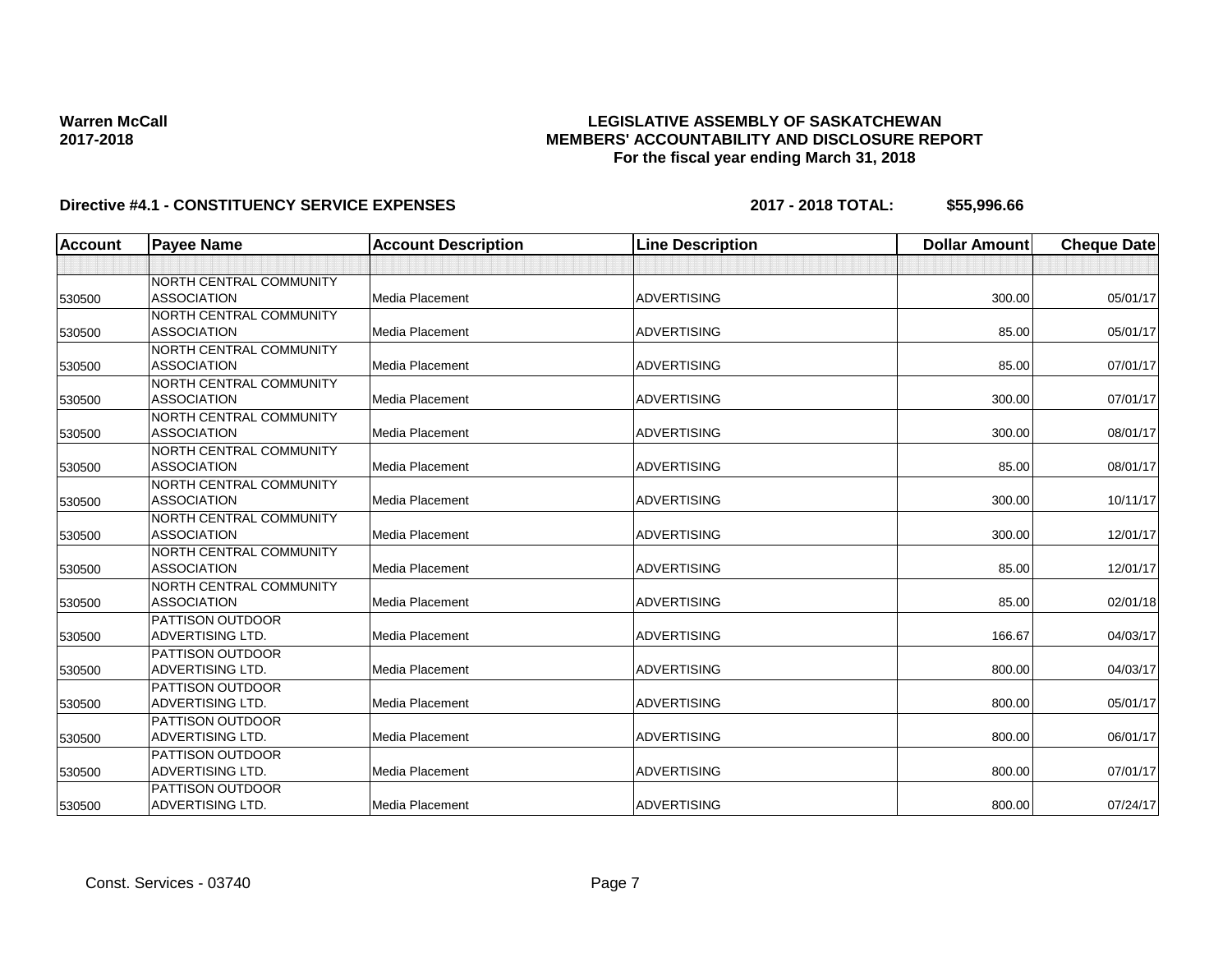## **LEGISLATIVE ASSEMBLY OF SASKATCHEWAN MEMBERS' ACCOUNTABILITY AND DISCLOSURE REPORT For the fiscal year ending March 31, 2018**

| <b>Account</b> | <b>Payee Name</b>                                  | <b>Account Description</b> | <b>Line Description</b> | <b>Dollar Amount</b> | <b>Cheque Date</b> |
|----------------|----------------------------------------------------|----------------------------|-------------------------|----------------------|--------------------|
|                |                                                    |                            |                         |                      |                    |
|                | <b>PATTISON OUTDOOR</b>                            |                            |                         |                      |                    |
| 530500         | <b>ADVERTISING LTD.</b>                            | Media Placement            | <b>ADVERTISING</b>      | 800.00               | 08/01/17           |
|                | <b>PATTISON OUTDOOR</b>                            |                            |                         |                      |                    |
| 530500         | <b>ADVERTISING LTD.</b>                            | Media Placement            | <b>ADVERTISING</b>      | 200.00               | 08/01/17           |
|                | PATTISON OUTDOOR                                   |                            |                         |                      |                    |
| 530500         | <b>ADVERTISING LTD.</b>                            | Media Placement            | <b>ADVERTISING</b>      | 800.00               | 09/01/17           |
|                | <b>PATTISON OUTDOOR</b>                            |                            |                         |                      |                    |
| 530500         | <b>ADVERTISING LTD.</b>                            | Media Placement            | <b>ADVERTISING</b>      | 800.00               | 10/01/17           |
|                | PATTISON OUTDOOR                                   |                            |                         |                      |                    |
| 530500         | <b>ADVERTISING LTD.</b>                            | Media Placement            | <b>ADVERTISING</b>      | 800.00               | 10/23/17           |
|                | <b>PATTISON OUTDOOR</b>                            |                            |                         |                      |                    |
| 530500         | <b>ADVERTISING LTD.</b>                            | Media Placement            | <b>ADVERTISING</b>      | 800.00               | 11/20/17           |
|                | <b>PATTISON OUTDOOR</b>                            |                            |                         |                      |                    |
| 530500         | <b>ADVERTISING LTD.</b>                            | Media Placement            | <b>ADVERTISING</b>      | 800.00               | 12/18/17           |
|                | <b>PATTISON OUTDOOR</b>                            |                            |                         |                      |                    |
| 530500         | <b>ADVERTISING LTD.</b>                            | <b>Media Placement</b>     | <b>ADVERTISING</b>      | 800.00               | 01/15/18           |
|                | <b>PATTISON OUTDOOR</b>                            |                            |                         |                      |                    |
| 530500         | <b>ADVERTISING LTD.</b>                            | Media Placement            | <b>ADVERTISING</b>      | 800.00               | 03/01/18           |
|                | <b>PATTISON OUTDOOR</b><br><b>ADVERTISING LTD.</b> | Media Placement            | <b>ADVERTISING</b>      | 600.00               | 03/12/18           |
| 530500         |                                                    |                            |                         |                      |                    |
| 530500         | PRAIRIE DOG MAGAZINE                               | Media Placement            | <b>ADVERTISING</b>      | 143.00               | 05/01/17           |
| 530500         | <b>PRAIRIE DOG MAGAZINE</b>                        | Media Placement            | <b>ADVERTISING</b>      | 265.25               | 08/03/17           |
| 530500         | PRAIRIE DOG MAGAZINE                               | Media Placement            | <b>ADVERTISING</b>      | 165.00               | 09/01/17           |
| 530500         | <b>PRAIRIE DOG MAGAZINE</b>                        | Media Placement            | <b>ADVERTISING</b>      | 123.75               | 01/01/18           |
| 530500         | <b>PRAIRIE DOG MAGAZINE</b>                        | Media Placement            | <b>ADVERTISING</b>      | 165.00               | 03/01/18           |
| 530500         | <b>REGINA PRIDE INC.</b>                           | Media Placement            | <b>ADVERTISING</b>      | 56.25                | 05/01/17           |
| 530500         | <b>REGINA RED SOX BASEBALL</b>                     | <b>Media Placement</b>     | <b>ADVERTISING</b>      | 125.00               | 06/01/17           |
|                | <b>REGINA THUNDER FOOTBALL</b>                     |                            |                         |                      |                    |
| 530500         | <b>CLUB</b>                                        | Media Placement            | <b>ADVERTISING</b>      | 125.00               | 07/01/17           |
|                | SASK, SPORTS HALL OF FAME &                        |                            |                         |                      |                    |
| 530500         | <b>MUSEUM</b>                                      | Media Placement            | ADVERTISING - NO GST    | 45.45                | 10/01/17           |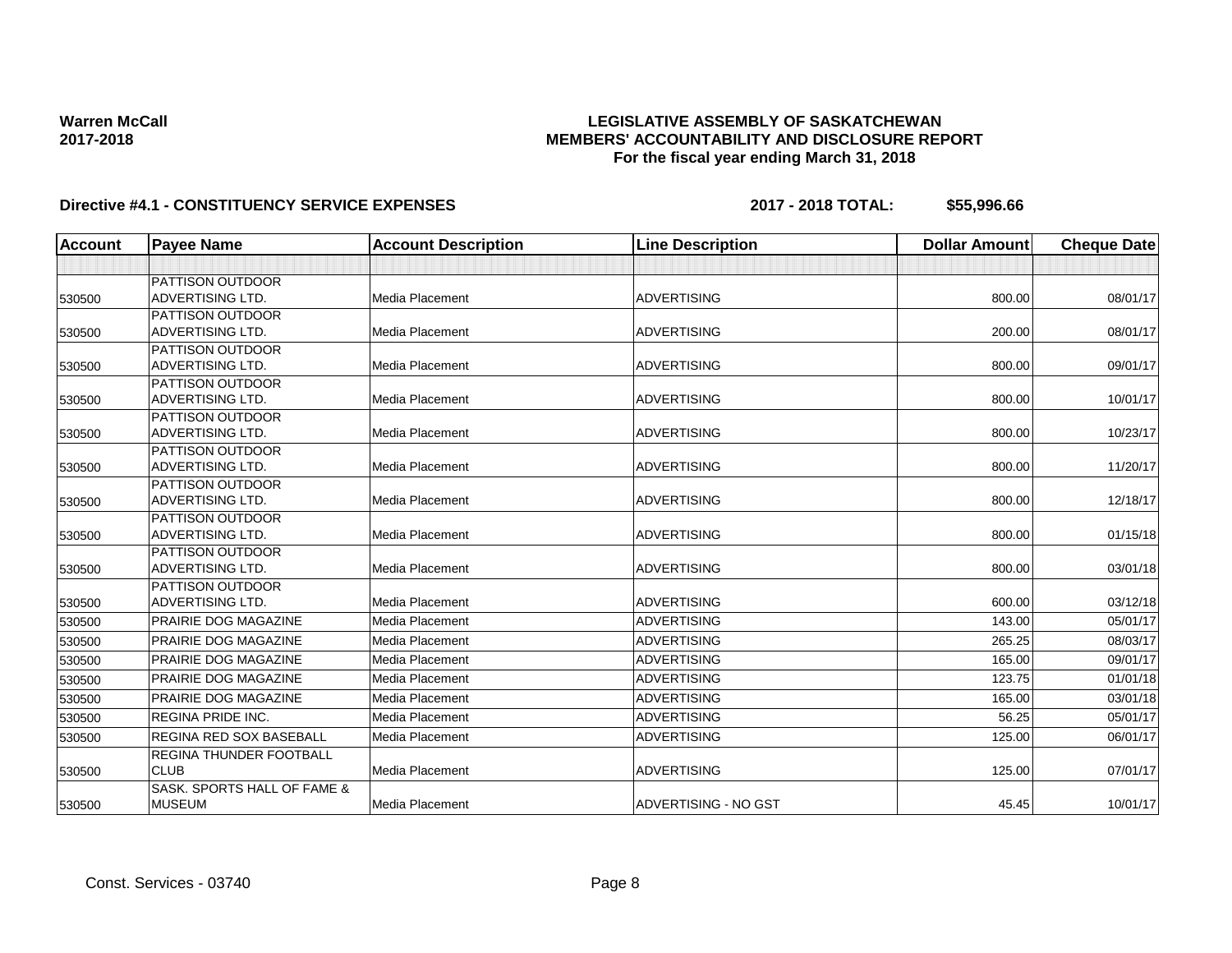## **LEGISLATIVE ASSEMBLY OF SASKATCHEWAN MEMBERS' ACCOUNTABILITY AND DISCLOSURE REPORT For the fiscal year ending March 31, 2018**

| <b>Account</b> | <b>Payee Name</b>                                | <b>Account Description</b>             | <b>Line Description</b>                   | <b>Dollar Amount</b> | <b>Cheque Date</b> |
|----------------|--------------------------------------------------|----------------------------------------|-------------------------------------------|----------------------|--------------------|
|                |                                                  |                                        |                                           |                      |                    |
|                | SASKATCHEWAN YOUTH                               |                                        |                                           |                      |                    |
| 530500         | <b>PARLIAMENT</b>                                | Media Placement                        | <b>ADVERTISING</b>                        | 33.33                | 01/02/18           |
| 530500         | <b>SPRING FREE FROM RACISM</b>                   | Media Placement                        | <b>ADVERTISING</b>                        | 125.00               | 03/21/18           |
| 530500         | ST. ANDREW'S COLLEGE                             | Media Placement                        | <b>ADVERTISING</b>                        | 75.00                | 05/01/17           |
| 530500         | STUDENTS' UNION OF THE UNIV.<br>OF REGINA INC.   | Media Placement                        | <b>ADVERTISING</b>                        | 193.75               | 07/01/17           |
| 530500         | SWAMP FESTIVAL INC.                              | Media Placement                        | <b>ADVERTISING</b>                        | 31.25                | 10/01/17           |
| 530900         | ALLIED PRINTERS & PROMOTIONS Promotional Items   |                                        | <b>CALENDARS</b>                          | 2,385.00             | 02/01/18           |
| 530900         | <b>BAZAAR &amp; NOVELTY</b>                      | Promotional Items                      | SASKATCHEWAN PINS                         | 251.75               | 08/11/17           |
| 530900         | <b>INDIAN METIS CHRISTIAN</b><br>FELLOWSHIP INC. | <b>Promotional Items</b>               | <b>CHRISTMAS CARDS - 6% PST</b>           | 657.20               | 01/01/18           |
|                |                                                  | Deputy Minister/Ministry Head Business |                                           |                      |                    |
| 543201         | <b>LEGISLATIVE FOOD SERVICE</b>                  | Expenses - Refreshments                | <b>STUDENT DRINKS</b>                     | 11.00                | 12/01/17           |
| 550200         | ALLIED PRINTERS & PROMOTIONS                     | Books, Mags and Ref Materials          | PROVINCIAL MAPS                           | 63.60                | 12/14/17           |
| 550200         | <b>BRIARPATCH</b>                                | Books, Mags and Ref Materials          | SUBSCRIPTION WARREN MCCALL MLA            | 29.95                | 05/09/17           |
| 550200         | <b>BRIARPATCH</b>                                | Books, Mags and Ref Materials          | SUBSCRIPTION W. MCCALL, MLA               | 29.95                | 03/01/18           |
| 550200         | <b>REGINA LEADER POST</b>                        | Books, Mags and Ref Materials          | SUBSCRIPTION RENEWAL - GST EXEMPT         | 120.00               | 04/01/17           |
| 550200         | <b>REGINA LEADER POST</b>                        | Books, Mags and Ref Materials          | SUBSCRIPTION W. MCCALL, MLA NO GST        | 120.00               | 07/20/17           |
| 550200         | <b>REGINA LEADER POST</b>                        | Books, Mags and Ref Materials          | SUBSCRIPTION - NO GST                     | 120.00               | 11/01/17           |
| 550200         | <b>REGINA LEADER POST</b>                        | Books, Mags and Ref Materials          | SUBSCRIPTION-NO GST WARREN<br>MCCALL, MLA | 120.00               | 03/20/18           |
| 555000         | ALLIED PRINTERS & PROMOTIONS                     | Other Material and Supplies            | <b>CAR MAGNET</b>                         | 19.08                | 08/01/17           |
| 555000         | <b>COLONY COFFEE &amp; TEA</b>                   | Other Material and Supplies            | <b>MISC OFFICE SUPPLIES</b>               | 268.00               | 03/21/18           |
| 555000         | <b>H &amp; R CUSTOM WATER LTD.</b>               | Other Material and Supplies            | <b>BOTTLED WATER</b>                      | 27.50                | 04/06/17           |
| 555000         | H & R CUSTOM WATER LTD.                          | Other Material and Supplies            | <b>BOTTLED WATER</b>                      | 33.00                | 08/14/17           |
| 555000         | MCCALL, WARREN G.                                | Other Material and Supplies            | <b>REIMB: OFFICE SUPPLIES</b>             | 83.08                | 03/20/18           |
| 555000         | MCCASHIN, TIM A                                  | Other Material and Supplies            | <b>MISC OFFICE SUPPLIES</b>               | 21.08                | 07/05/17           |
| 555000         | MCCASHIN, TIM A                                  | Other Material and Supplies            | <b>OFFICE SUPPLIES</b>                    | 21.08                | 11/10/17           |
| 555000         | MCCASHIN, TIM A                                  | Other Material and Supplies            | <b>OFFICE SUPPLIES</b>                    | 33.22                | 11/22/17           |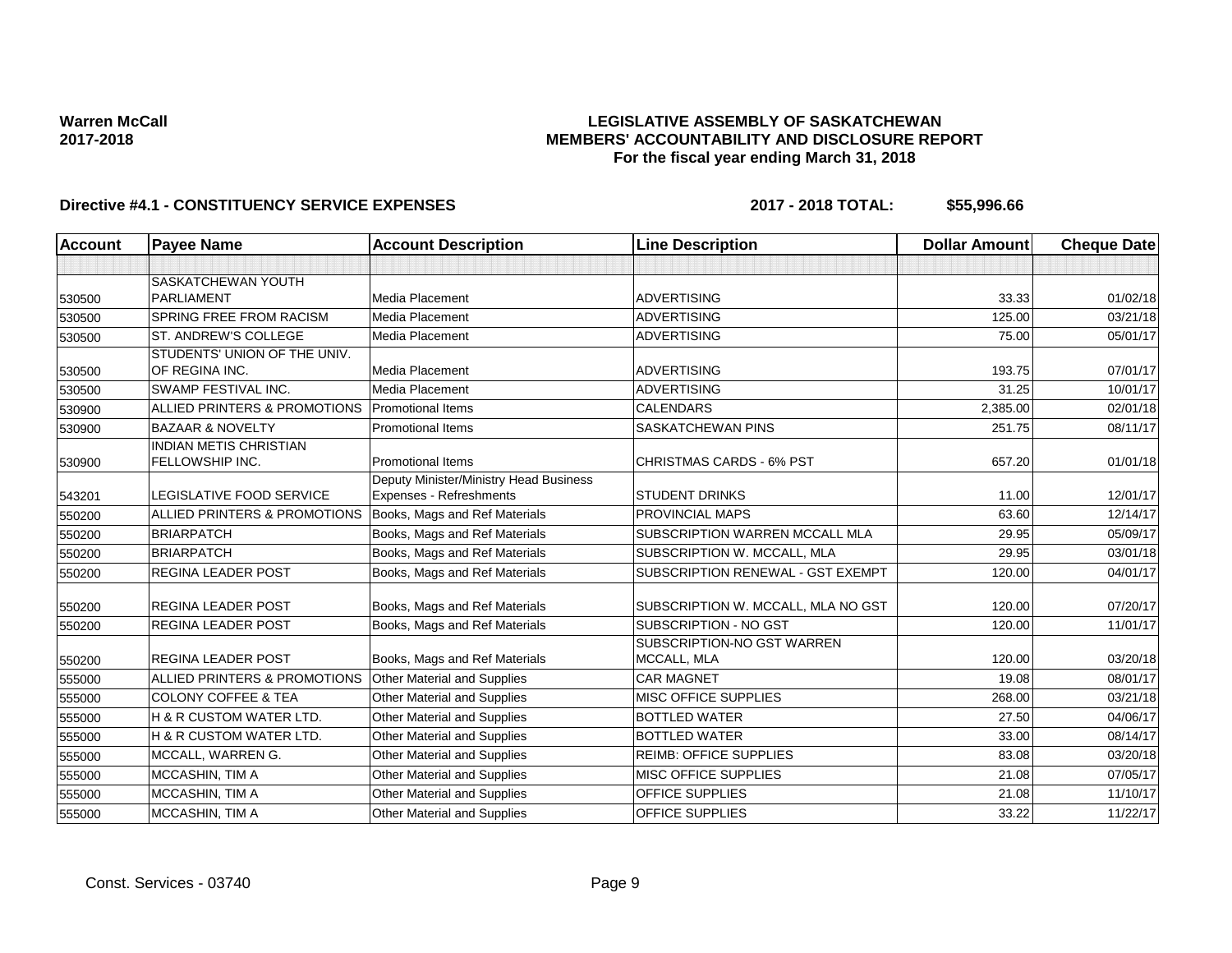## **LEGISLATIVE ASSEMBLY OF SASKATCHEWAN MEMBERS' ACCOUNTABILITY AND DISCLOSURE REPORT For the fiscal year ending March 31, 2018**

| <b>Account</b> | <b>Payee Name</b>             | <b>Account Description</b>       | <b>Line Description</b>       | <b>Dollar Amountl</b> | <b>Cheque Date</b> |
|----------------|-------------------------------|----------------------------------|-------------------------------|-----------------------|--------------------|
|                |                               |                                  |                               |                       |                    |
| 555000         | POWERLAND                     | Other Material and Supplies      | <b>COMPUTER ACCESSORIES</b>   | 272.95                | 03/13/18           |
| 555000         | <b>STAPLES BUSINESS DEPOT</b> | Other Material and Supplies      | 88461 OFFICE SUPPLIES         | 110.18                | 05/12/17           |
| 555000         | <b>STAPLES BUSINESS DEPOT</b> | Other Material and Supplies      | OFFICE SUPPLIES/POSTAGE       | 7.03                  | 08/01/17           |
| 555000         | STAPLES BUSINESS DEPOT        | Other Material and Supplies      | 88461 MISC & OFFICE SUPPLIES  | 39.78                 | 09/11/17           |
| 555000         | STAPLES BUSINESS DEPOT        | Other Material and Supplies      | MISC & OFFICE SUPPLIES        | 39.78                 | 10/01/17           |
| 555000         | <b>STAPLES BUSINESS DEPOT</b> | Other Material and Supplies      | 88461 OFFICE SUPPLIES         | 78.57                 | 12/01/17           |
| 555000         | STAPLES BUSINESS DEPOT        | Other Material and Supplies      | 88461 OFFICE SUPPLIES         | 123.50                | 12/05/17           |
| 555000         | ISTAPLES BUSINESS DEPOT       | Other Material and Supplies      | 88461 MISC, & OFFICE SUPPLIES | 568.63                | 03/01/18           |
| 555000         | <b>STAPLES BUSINESS DEPOT</b> | Other Material and Supplies      | OFFICE SUPPLIES/POSTAGE       | 146.40                | 03/01/18           |
| 555000         | STAPLES BUSINESS DEPOT        | Other Material and Supplies      | 88461 OFFICE SUPPLIES         | 37.10                 | 03/08/18           |
| 555080         | MCCALL, WARREN G.             | Other Misc Material and Supplies | <b>REIMB: POSTER FRAMING</b>  | 111.00                | 06/01/17           |
| 555080         | MCCALL, WARREN G.             | Other Misc Material and Supplies | <b>REIMB: PICTURE FRAME</b>   | 111.00                | 08/04/17           |
| 555080         | MCCALL, WARREN G.             | Other Misc Material and Supplies | <b>REIMB: PICTURE FRAMING</b> | 88.80                 | 03/01/18           |
| 564300         | <b>POWERLAND</b>              | Computer Hardware - Exp.         | APPLE MACBOOK PRO 2017        | 3,921.94              | 03/07/18           |
| 588950         |                               |                                  | Prepaid Expense Adjustment    | (795.00)              | 03/31/18           |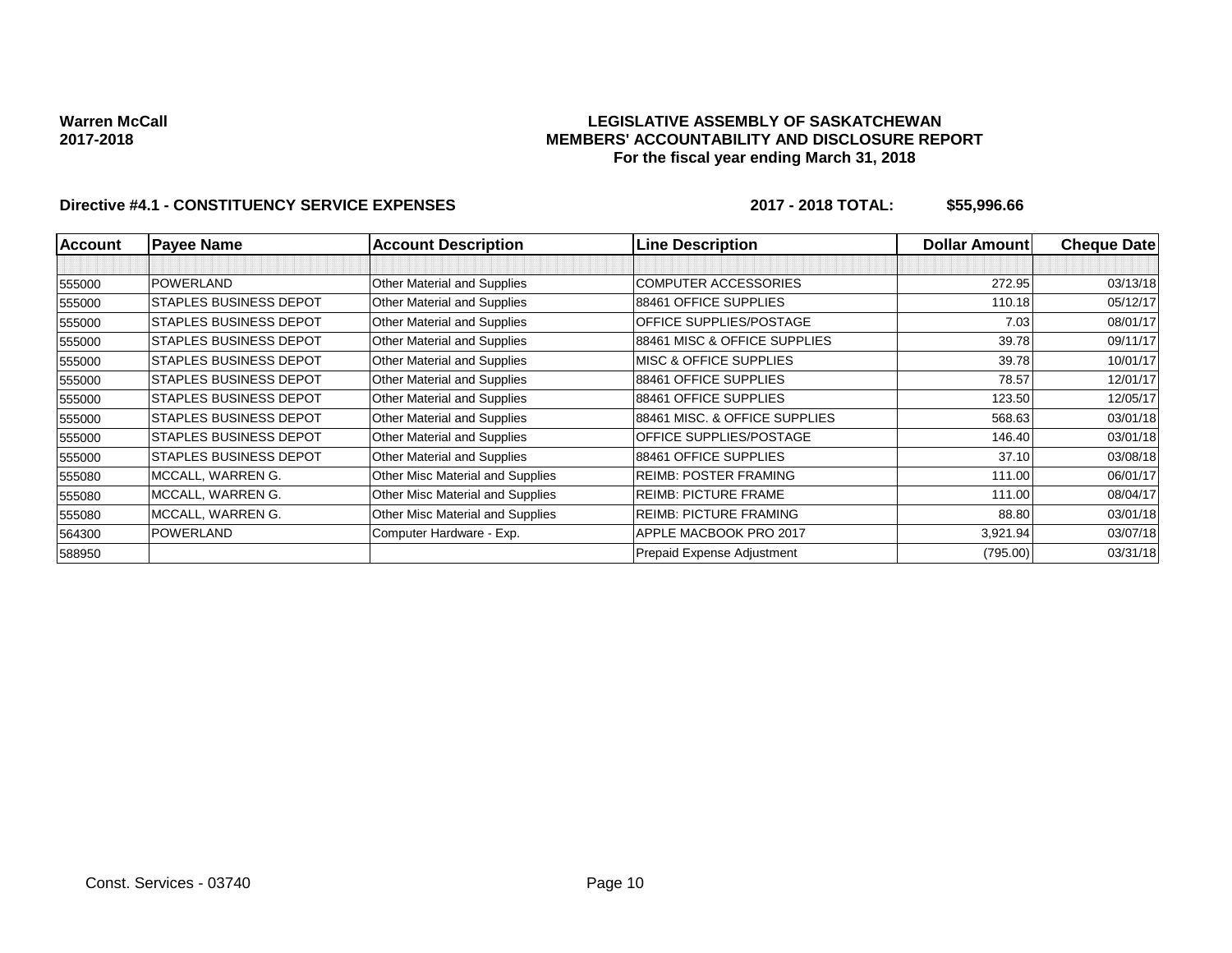## **LEGISLATIVE ASSEMBLY OF SASKATCHEWAN MEMBERS' ACCOUNTABILITY AND DISCLOSURE REPORT For the fiscal year ending March 31, 2018**

# Directive #6 - CONSTITUENCY ASSISTANT EXPENSES 2017 - 2018 TOTAL: \$69,717.53

| <b>Account</b> | <b>Payee Name</b> | <b>Account Description</b> | <b>Dollar Amount</b> | <b>Cheque Date</b> |
|----------------|-------------------|----------------------------|----------------------|--------------------|
|                |                   |                            |                      |                    |
| 513000         | MCCASHIN, TIM A   | Out-of-Scope Permanent     | 2213.42              | 04/11/17           |
| 513000         | MCCASHIN, TIM A   | Out-of-Scope Permanent     | $-2213.42$           | 04/11/17           |
| 513000         | MCCASHIN, TIM A   | Out-of-Scope Permanent     | 2,213.42             | 04/25/17           |
| 513000         | MCCASHIN, TIM A   | Out-of-Scope Permanent     | 2213.42              | 05/09/17           |
| 513000         | MCCASHIN, TIM A   | Out-of-Scope Permanent     | 2,213.42             | 05/24/17           |
| 513000         | MCCASHIN, TIM A   | Out-of-Scope Permanent     | 2213.42              | 06/06/17           |
| 513000         | MCCASHIN, TIM A   | Out-of-Scope Permanent     | 2,213.42             | 06/20/17           |
| 513000         | MCCASHIN, TIM A   | Out-of-Scope Permanent     | 2213.42              | 07/05/17           |
| 513000         | MCCASHIN, TIM A   | Out-of-Scope Permanent     | 2,213.42             | 07/18/17           |
| 513000         | MCCASHIN, TIM A   | Out-of-Scope Permanent     | 2213.42              | 08/01/17           |
| 513000         | MCCASHIN, TIM A   | Out-of-Scope Permanent     | 2213.42              | 08/15/17           |
| 513000         | MCCASHIN, TIM A   | Out-of-Scope Permanent     | 2,213.42             | 08/29/17           |
| 513000         | MCCASHIN, TIM A   | Out-of-Scope Permanent     | 2,213.42             | 09/12/17           |
| 513000         | MCCASHIN, TIM A   | Out-of-Scope Permanent     | 2213.42              | 09/26/17           |
| 513000         | MCCASHIN, TIM A   | Out-of-Scope Permanent     | 2213.42              | 10/11/17           |
| 513000         | MCCASHIN, TIM A   | Out-of-Scope Permanent     | 2213.42              | 10/24/17           |
| 513000         | MCCASHIN, TIM A   | Out-of-Scope Permanent     | 2213.42              | 11/07/17           |
| 513000         | MCCASHIN, TIM A   | Out-of-Scope Permanent     | 2213.42              | 11/21/17           |
| 513000         | MCCASHIN, TIM A   | Out-of-Scope Permanent     | 2213.42              | 12/05/17           |
| 513000         | MCCASHIN, TIM A   | Out-of-Scope Permanent     | 2,213.42             | 12/19/17           |
| 513000         | MCCASHIN, TIM A   | Out-of-Scope Permanent     | 2,213.42             | 01/03/18           |
| 513000         | MCCASHIN, TIM A   | Out-of-Scope Permanent     | 2,213.42             | 01/16/18           |
| 513000         | MCCASHIN, TIM A   | Out-of-Scope Permanent     | 2213.42              | 02/01/18           |
| 513000         | MCCASHIN, TIM A   | Out-of-Scope Permanent     | 2213.42              | 02/13/18           |
| 513000         | MCCASHIN, TIM A   | Out-of-Scope Permanent     | 2213.42              | 03/01/18           |
| 513000         | MCCASHIN, TIM A   | Out-of-Scope Permanent     | 2,213.42             | 03/13/18           |
| 513000         | MCCASHIN, TIM A   | Out-of-Scope Permanent     | 2213.42              | 03/27/18           |
| 513000         | MCCASHIN, TIM A   | Out-of-Scope Permanent     | 2213.42              | 04/10/18           |
| 514000         | JEDLIC, DONALD W  | Casual/Term                | 336.5                | 04/11/17           |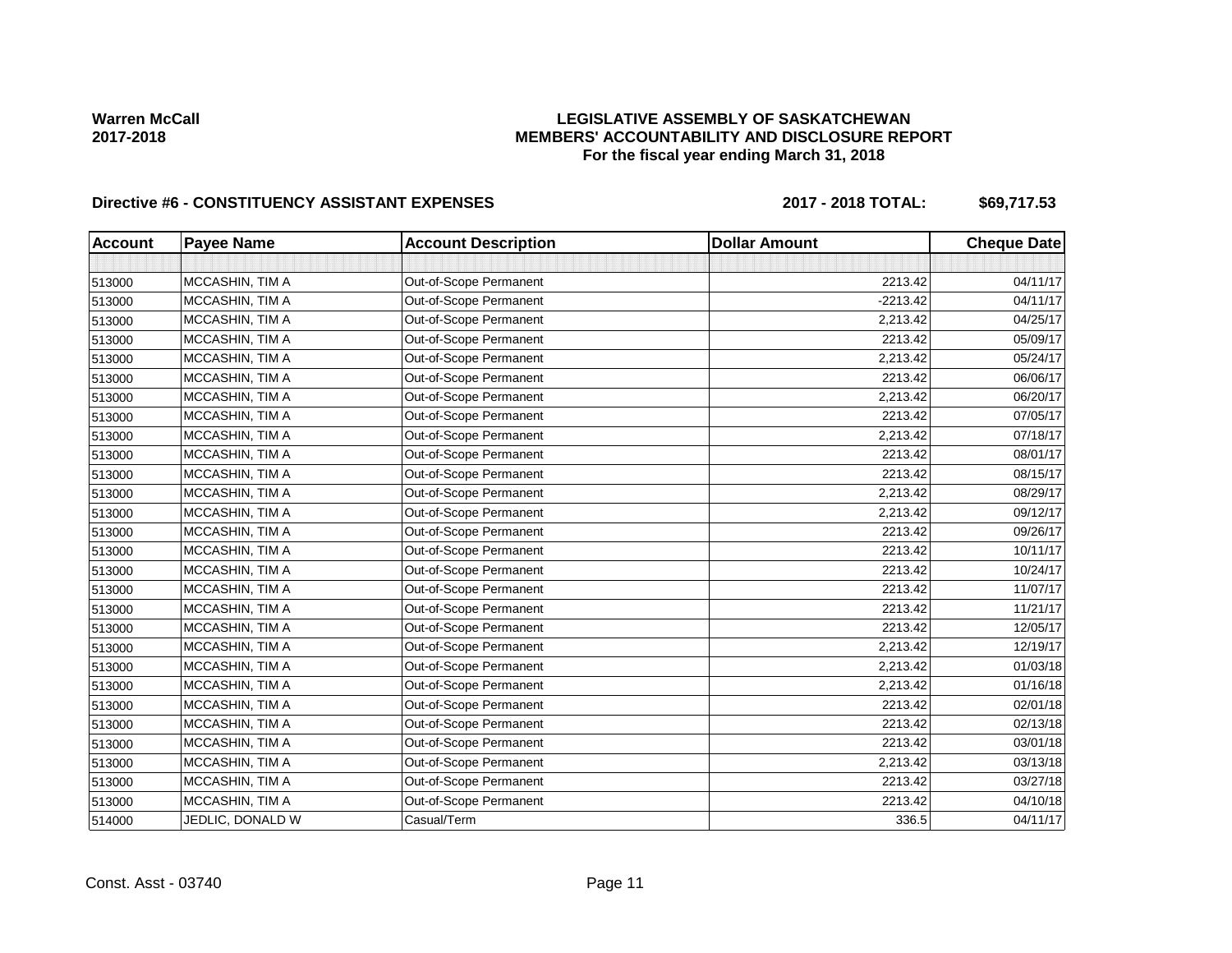## **LEGISLATIVE ASSEMBLY OF SASKATCHEWAN MEMBERS' ACCOUNTABILITY AND DISCLOSURE REPORT For the fiscal year ending March 31, 2018**

# Directive #6 - CONSTITUENCY ASSISTANT EXPENSES 2017 - 2018 TOTAL: \$69,717.53

| <b>Account</b> | <b>Payee Name</b> | <b>Account Description</b> | <b>Dollar Amount</b> | <b>Cheque Date</b> |
|----------------|-------------------|----------------------------|----------------------|--------------------|
|                |                   |                            |                      |                    |
| 514000         | JEDLIC, DONALD W  | Casual/Term                | $-336.50$            | 04/11/17           |
| 514000         | JEDLIC, DONALD W  | Casual/Term                | 168.24               | 04/25/17           |
| 514000         | JEDLIC, DONALD W  | Casual/Term                | 128.53               | 06/06/17           |
| 514000         | JEDLIC, DONALD W  | Casual/Term                | 116.85               | 06/20/17           |
| 514000         | JEDLIC, DONALD W  | Casual/Term                | 841.24               | 07/05/17           |
| 514000         | JEDLIC, DONALD W  | Casual/Term                | 168.24               | 07/18/17           |
| 514000         | JEDLIC, DONALD W  | Casual/Term                | 504.74               | 08/01/17           |
| 514000         | JEDLIC, DONALD W  | Casual/Term                | 116.85               | 08/15/17           |
| 514000         | JEDLIC, DONALD W  | Casual/Term                | 233.68               | 09/12/17           |
| 514000         | JEDLIC, DONALD W  | Casual/Term                | 116.85               | 09/26/17           |
| 514000         | JEDLIC, DONALD W  | Casual/Term                | 1514.25              | 10/11/17           |
| 514000         | JEDLIC, DONALD W  | Casual/Term                | 116.85               | 10/24/17           |
| 514000         | JEDLIC, DONALD W  | Casual/Term                | 285.09               | 11/07/17           |
| 514000         | JEDLIC, DONALD W  | Casual/Term                | 81.79                | 01/03/18           |
| 514000         | JEDLIC, DONALD W  | Casual/Term                | 168.24               | 02/01/18           |
| 514000         | JEDLIC, DONALD W  | Casual/Term                | 116.85               | 02/13/18           |
| 514000         | JEDLIC, DONALD W  | Casual/Term                | 647.30               | 03/13/18           |
| 514000         | JEDLIC, DONALD W  | Casual/Term                | 841.24               | 03/27/18           |
| 514000         | JEDLIC, DONALD W  | Casual/Term                | 285.09               | 04/10/18           |
| 514000         | MELDRUM, JEFF C   | Casual/Term                | 336.5                | 04/11/17           |
| 514000         | MELDRUM, JEFF C   | Casual/Term                | $-336.5$             | 04/11/17           |
| 514000         | MELDRUM, JEFF C   | Casual/Term                | 168.24               | 04/25/17           |
| 514000         | MELDRUM, JEFF C   | Casual/Term                | 128.53               | 05/09/17           |
| 514000         | MELDRUM, JEFF C   | Casual/Term                | 574.85               | 05/24/17           |
| 514000         | MELDRUM, JEFF C   | Casual/Term                | 128.53               | 06/20/17           |
| 514000         | MELDRUM, JEFF C   | Casual/Term                | 116.85               | 07/05/17           |
| 514000         | MELDRUM, JEFF C   | Casual/Term                | 116.85               | 08/01/17           |
| 514000         | MELDRUM, JEFF C   | Casual/Term                | 168.24               | 08/15/17           |
| 514000         | MELDRUM, JEFF C   | Casual/Term                | 233.68               | 08/29/17           |